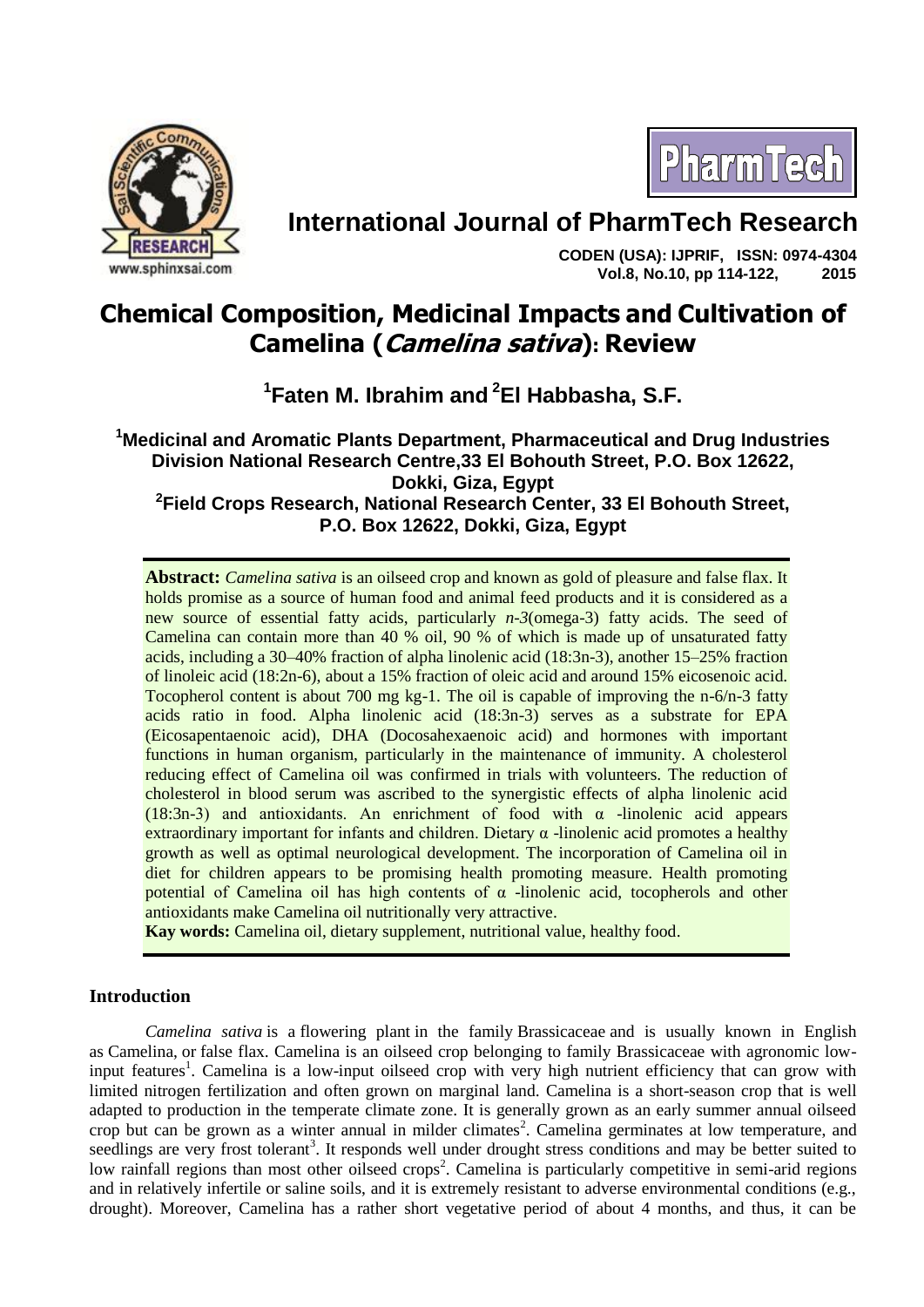incorporated into double cropping systems during cool periods of growth. Camelina produces antimicrobial phytoalexins that confer resistance to plant pathogens and insect pests, and it is an allelopathic crop, producing and releasing into the environment secondary metabolites that inhibit the development of neighboring plants<sup>4</sup>.

Due to high content of unsaturated fatty acids in Camelina oil its oxidative stability should be an important factor, Camelina oil was found to be more stable towards oxidation than highly unsaturated linseed oil but less stable than rapeseed, olive, corn, sesame and sunflower oils. Camelina oil has an unusual fatty acid profile, consisting of higher levels of alpha-linolenic acid and comparatively low concentrations of erucic acid<sup>5</sup>. Camelina oil can serve as an interesting source of n-3 (omega-3) fatty acid due to its cholesterol-lowering properties for the human diet<sup>6</sup>. The possible industrial applications of Camelina include its use in environmentally safe paintings, coatings, cosmetics and low emission biodiesel fuels<sup>7,8</sup>. Although the presence of polyunsaturated fatty acids make Camelina oil susceptible to lipid oxidation but it remains sufficiently stable during storage due to the presence of antioxidants in the seed<sup>9,10</sup>. Camelina seed contains oil contents between 320 and 460  $g/kg<sup>11</sup>$  and concentration of alpha linolenic acid was in the broad range from 28 to 43% of total fatty acids<sup>12,13,5</sup>. Seed quality characteristics of Camelina are important features for processing and marketing of the crop in competition with other oilseeds. There are several reports that suggest Camelina is one of the most cost-effective oilseed crops to produce due to search for the new sources of essential fatty acids, particularly n- $3$ (omega-3) fatty acids and multiple use values $^{14}$ .

#### **Uses of Camelina**

The crop is now being researched due to its exceptionally high levels (up to 45%) of [omega-3](https://en.wikipedia.org/wiki/Omega-3) [fatty](https://en.wikipedia.org/wiki/Fatty_acids)  [acids,](https://en.wikipedia.org/wiki/Fatty_acids) which is uncommon in vegetable sources. Seeds contain 38 to 43% oil and 27 to 32% protein<sup>15</sup>. Over 50% of the fatty acids in cold-pressed Camelina oil are [polyunsaturated.](https://en.wikipedia.org/wiki/Polyunsaturated) The oil is also very rich in natural [antioxidants,](https://en.wikipedia.org/wiki/Antioxidants) such as [tocopherols,](https://en.wikipedia.org/wiki/Tocopherols) making this highly stable oil very resistant to [oxidation](https://en.wikipedia.org/wiki/Oxidation) and [rancidity.](https://en.wikipedia.org/wiki/Rancidity) The [vitamin E](https://en.wikipedia.org/wiki/Vitamin_E) content of Camelina oil is approximately 110 mg/100 g. It is well suited for use as [cooking oil.](https://en.wikipedia.org/wiki/Cooking_oil) There are some researches in human nutrition and health have determined the relationship between the diet and the occurrence of various diseases among the population in the industrialized countries. The nutritional deficiency due to the disproportion of poly-unsaturated fatty acids can be alleviated by the addition of n-3 fatty acid rich oils in the diet. In such a situation Camelina oil can be an excellent source of poly-unsaturated fatty acids and n-3 fatty acid in particular. Camelina oil can enhance the biological value of diet by changing the proportion of n-6/n-3 fatty acids<sup>16</sup>. Camelina is being marketed in Europe in salad dressing and as cooking oil (it is not suitable as deep-fat fry oil). The specific dermatological effects of polyunsaturated fatty acids make Camelina oil suitable for cosmetic applications, such as cosmetic oils, skin creams and lotions<sup>17</sup>.

The co-product (meal) obtained after oil extraction from the seed is valuable as animal feed<sup>18</sup>. To use Camelina meal as a potential animal feed requires information on its chemical composition, nutritive value, digestibility and product quality aspects. In this context, studies on using Camelina in the diet of beef heifers<sup>1</sup> and dairy cows<sup>20</sup> have been reported. Also, fish such as salmon, with the added benefit of increasing the omega-3 content of the resulting meat, eggs and dairy products<sup>21,22,23</sup>. Camelina meal is rich in protein, fat and essential n-3 and n-6 fatty acids, and could be incorporated into poultry rations as a source of energy, protein and essential n-3 and n-6 fatty acids.

Due to high levels of essential fatty acids, particularly the omega-3 fatty acid α-linolenic acid, Camelina oil is also being investigated as a food ingredient<sup>10,24.</sup> In 2010, Health Canada approved the use of cold-pressed, unrefined Camelina oil as a food ingredient in Canada. In some eastern European countries, Camelina oil is used in folk medicine for the treatment of burns, wounds, eye inflammations, as well as to cure stomach ulcers and as a tonic<sup>25</sup>.

## **Camelina Cultivation**

Soil preparation, seeding rate, method of planting and seeding depth are all factors that have been found to affect plant establishment and subsequent seed yields<sup>26,27</sup>. Camelina is drought-tolerant crop that can thrive and produce reasonable yields in low moisture conditions<sup>1</sup>. It has better spring freezing tolerance and drought tolerance compared to canola<sup>28</sup>.

Seeding date is an important management practice that can be adapted to optimize Camelina production. Early seeding allows Camelina to flower before the usual summer heat and drought period that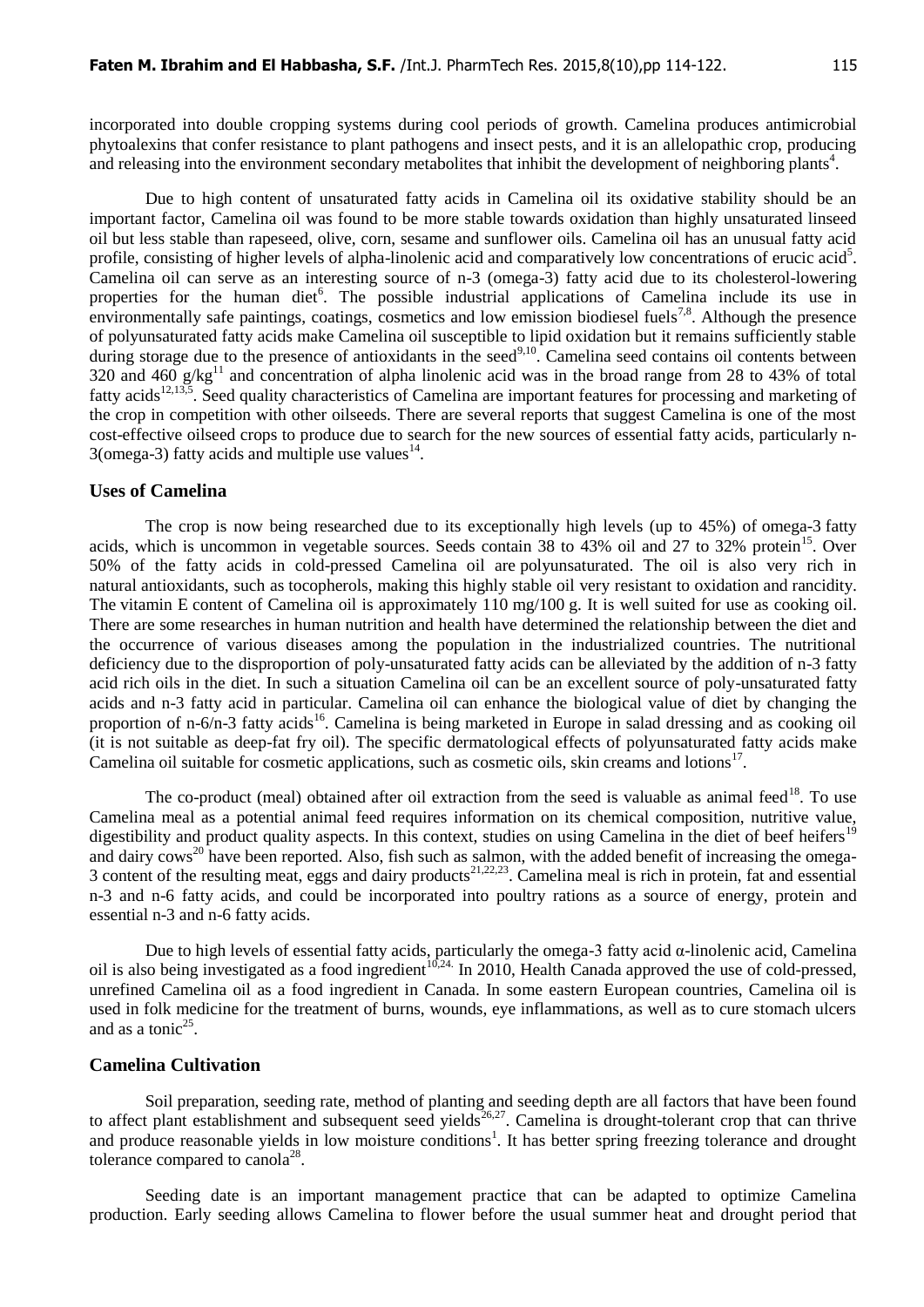would help prevent pod abortion and increase seed yield. According to<sup>28</sup> the recommended seeding rate in Montana is 5.55 kg ha<sup>-1</sup> for a uniform, dense crop stand. Broadcast trials were not successful for Camelina and resulted in poor and uneven crop establishment, which ultimately provided uneven stands and crop maturity at harvest. Camelina is usually seeded in the spring<sup>15,29</sup>. Winter seeding is also being investigated<sup>1</sup>. Seeds are planted at a shallow depth with good soil contact<sup>30,3</sup>. Seeds can be drilled using packer wheels to achieve this, or if broadcast, a roller harrow can be used to mix seed and soil together<sup>30</sup>. The recommended sowing rate ranges from 3 to 7 kg/ha (approximately 250 to 600 seeds/ $m^2$ ), with the objective of producing a stand density in the range of 125 to 200 plants/m<sup>2 31</sup>. Higher seeding rates can increase the competitiveness of the crop and decrease time to maturity<sup>31,32</sup>. The rate of emergence for Camelina has been observed to range from 12% to 70%, with an average of approximately 40%, which is comparable to canola<sup>31</sup>. As with other brassicas, it is generally recommended that Camelina not be grown in a field more than once every three to four years<sup>3</sup>. Due to its short growing season, Camelina also has the potential to be incorporated into double cropping systems, particularly in warmer climates<sup>1</sup>. Like other crops in the mustard family, Camelina responds to nitrogen, sulfur, and phosphorus fertilizer application.

Camelina is a short-season crop that requires a modest amount of nitrogen<sup>3</sup>. Studies have shown that yield is improved through the application of nitrogen and the recommended application rate ranges from 60 to 100 kg N/ha<sup>31</sup>. Depending on soil levels, application of phosphorous and sulphur may also improve yield<sup>32</sup>; however, at this time the optimal application rate has not been determined. In the absence of this information, fertilizer application for Camelina may be modeled after canola production practices. Camelina can survive conditions of dry soil, low rainfall and frost due to a short growing season; for example, Camelina matures 21 days earlier than flaxseed<sup>33</sup>. Camelina being a low input crop does not require great amounts of fertilizers. It has low response to Nitrogen (N), Phosphorus (P) and Potassium  $(K)^{28}$ . <sup>34</sup> reported that to achieve maximum yield in a study in Montana, Camelina required 78.5 to 100.9 kg N ha<sup>-1</sup>. In Romania, seed yield of Camelina was increased by 14% and 27% with applications of 40 kg P ha-1 and 60 kg P ha<sup>-1</sup>, respectively, while applications of 50 and 100 kg N ha<sup>-1</sup>caused an increase of 37% and 58% in seed yield<sup>35</sup>. Further, phosphorus increased the oil content from 39.2 to 41.9% and nitrogen decreased oil content from 40.9 to 40.1% respectively. The highest dose of N significantly reduced oil content<sup>36,37</sup>. Different agronomic and quality parameters responded to nitrogen application. Plant height, total nitrogen content in plant tissue and seed yield increased with increased nitrogen application, but oil content decreased $38$ .

Camelina shows good weed competitiveness, especially when plant stands are dense, although this has not been directly measured. This may in part be due to the early emergence and rapid growth of this crop, as well as its cold tolerance, which allows it to be planted early<sup>3</sup>. Camelina can be swathed for field drying prior to harvest, or it can be direct combined if varieties that are resistant to shattering are used<sup>3</sup>. Swathing is recommended if there is a high degree of lodging or green weeds in the field $30$ . Swathing should be done when two-thirds of the pods turn from green to yellow<sup>3</sup>.

Early trials of Camelina conducted in Canada showed seed vields of 1200 to 1500 kg/ha<sup>39</sup>. Recent trials in Canada indicated that seed production may not be affected by seeding date but can be affected by seeding rate producing 1338 kg ha<sup>-1</sup> at a seed density of 200 seeds m<sup>-2</sup>, 1496 kg ha<sup>-1</sup> at 400 seeds m<sup>-2</sup> and 1599 kg ha<sup>-1</sup> at 600 seeds m<sup>-2 38</sup>. Different seeding rates did not affect seed size significantly<sup>29</sup> Field trials in Germany indicated that seed production of Camelina was affected by seeding date and soil enrichment. Early seeded plants produced an average seed yield of 1600 kg ha<sup>-1</sup> as compared to 1150 kg ha<sup>-1</sup> with late sowing. Variation in thousand-seed weight ranged between  $0.8$  and  $1.3$  g<sup>40</sup>. In France, *Camelina sativa* cultivars produced a maximum yield of 2.3 t ha<sup>-1</sup> with late sowing and nitrogen applied at 100 kg/ha<sup>41</sup>. <sup>42</sup>achieved a maximum seed yield of 3 t ha<sup>-1</sup> through breeding for marginal, poor soil with nitrogen application rate of 80 kg ha<sup>-1</sup>. Generally, the seeding and harvesting equipments used for canola and mustard crops are suitable for Camelina<sup>15</sup>.

#### **Chemical Composition and Nutritional Value of Camelina**

Camelina oil is the main product from Camelina seeds and the average yield of oil from the seeds is about 40% on dry matter basis<sup>43</sup>. It is a golden yellow colour liquid with a mild nutty and characteristics mustard aroma. Some of the physical properties of Camelina oil reported are: refractive index 1.4756, density 0.92 g/cc both measured at  $25^{\circ}$ C, iodine number 105 (g I2/100 g oil) and saponification value 187.8 (mg KOH/g oil $1^{10}$ .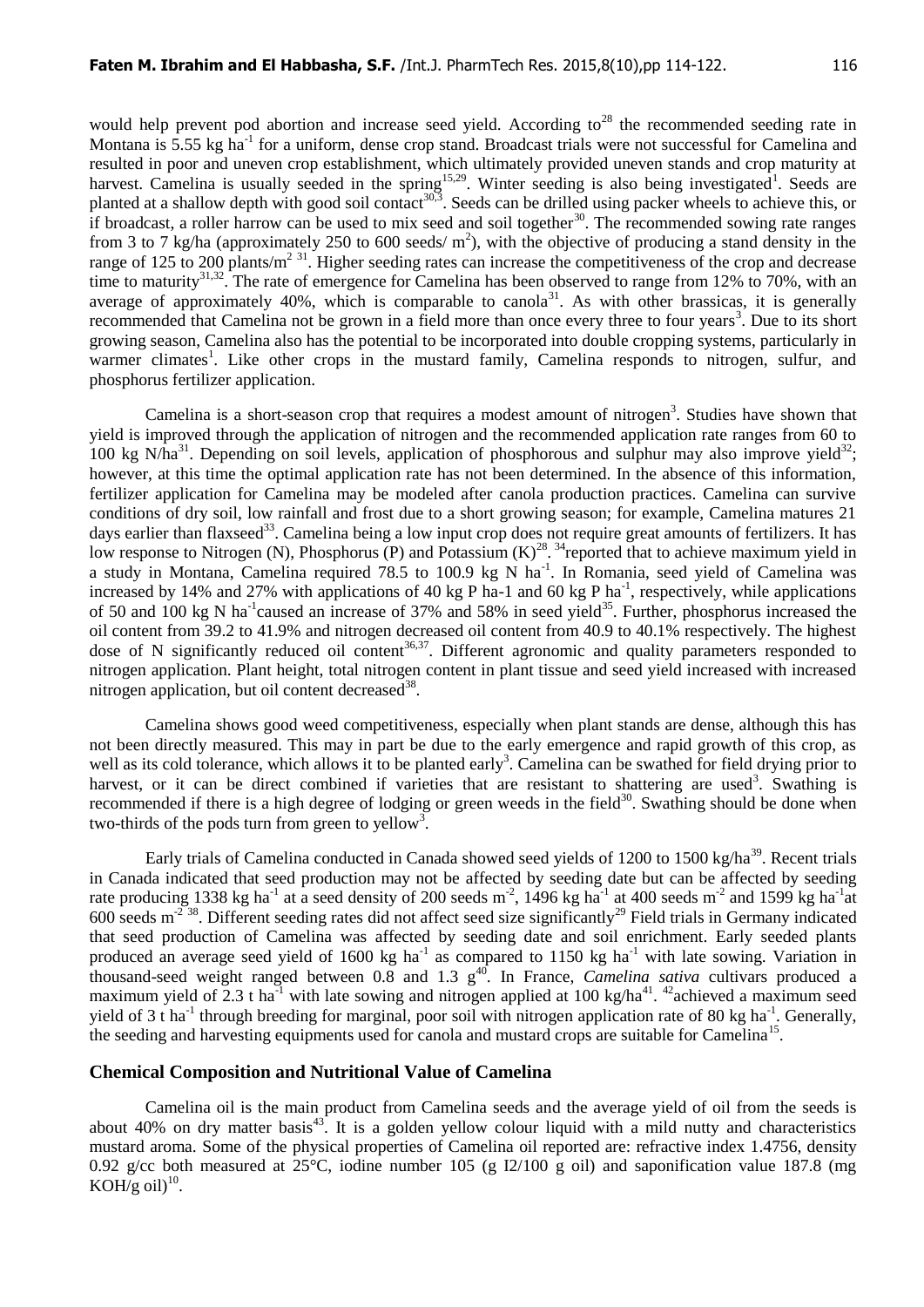Camelina oil is highly unsaturated. The oil contains about 64% polyunsaturated, 30% monounsaturated and 6% saturated fatty acids (FAs). Fatty acid (FA) content in Camelina oil depends mainly on the varieties and on the conditions under which the crop was grown<sup>43</sup>. The main FAs are:  $\alpha$ -linolenic acid (18:3 n-3) (ALA), linoleic acid (18:2 n-6) (LA), oleic acid (18:1 n-9) (OA) and gondoic acid (20:1 n-9) (GA). The presence of GA is a curiosity of Camelina oil. The role of this fatty acid in human metabolism is not known. The content of erucic acid was  $2.3-3.7\%$ <sup>43</sup>. This was below the limit of 5.0% allowed in vegetable oils for human consumption<sup>43</sup>. The ratio of linoleic acid (LA) (15%) and α -linolenic acid (ALA) (40%) is unique among the common vegetable oils such as soya oil, sunflower oil, rape oil, olive oil etc. The oil also contains high levels of gamma-tocopherol (Vitamin E) which confers a reasonable shelf life without the need for special storage conditions. The total content of tocopherols in Camelina oil ranged 800-900 µg/g. This was higher than flax oil and rape oil. From the nutritional point of view, Camelina oil is a rich source of essential fatty acids (LA and ALA). Animal research suggests that Camelina oil may have a significant effect on the reduction of triglycerides and cholesterol in pig serum. <sup>44</sup>concluded that the Camelina oil diet increased omega-3 long chain FAs, in particular eicosapentanoic acid (EPA) and improved the ratio omega-6/ omega-3 FAs in plasma. Potential health benefits of omega-3 from Camelina oil are being evaluated in a breast cancer risk study for overweight or obese postmenopausal women. Because of its nutritional effects, the oil could attract considerable attention for use in the production of health promoting foods $^{10}$ .

Camelina meal consists of 13% residual oil, 6% ash, 12% crude fibre, 30% crude protein, 27% nonnitrogenous matter and other substances such as vitamins etc. In Camelina meal, protein content is about 30- 35% DM basis. A large part of this percentage is seed storage proteins. They constitute 60 and 20% respectively, of the total proteins in mature seeds<sup>45</sup>. In Camelina meal, carbohydrates of Camelina include monosaccharides, disaccharides, oligosaccharides, polysaccharides and fibre. Monosaccharides and disaccharides are easily digestible and in the human body provide easily metabolisable energy. The content in Camelina is very small, for example sucrose is about 5.5%, it was twice as high as flaxseed (2.8%) but lower than rapeseed  $(6.8\%)^{46}$ . Oligosaccharides: raffinose and stachyose are very low in Camelina (below 1%)<sup>47</sup>. Polysaccharides: starch, pectin and mucilage. Starch is a polysaccharide consisting of different chain length and straight chained amylase and branch chained amylopectin. The content in Camelina is very low  $(1\%)^{47}$ . Starch is incompletely digestible in the small intestine, but it is fermented by microbes in the large intestine. Pectin is a heteropolysaccharide consisting mainly by d-galacturonic acid linked with fucose, xylose and galactose. This fermentable fibre is very low in Camelina less than 1%<sup>48</sup>. Mucilage is a water soluble fibre that forms gel. Soluble fibres delay gastric emptying and transit through the colon. Soluble fibres interfere with the absorption of sugars and fats. They absorb potentially noxious carcinogenic compounds of the ingesta<sup>49</sup>. The content of mucilage in Camelina is 6.7%, lower than flaxseed  $(8%)^{47}$ . Crude fibre, include cellulose and hemicelluloses. Cellulose is a non-digestible glucose polymer. It is found in the cell wall of all vegetation. Hemicellulose fibres are cellulose molecules substituted with other sugars such as xylan galactan, mannan, etc. Cellulose and hemicelluloses are microbially fermented in large intestine. A mixture of short chain fatty acids, such as acetate, butyrate and propionate are produced<sup>48</sup>. Lignin is a polyphenolic compound associated with dietary fibre. It is water insoluble and in the gastro intestinal system, it increases the amount of stool and absorption of water<sup>50</sup>. The content of lignin in Camelina is  $(7.4\%)^{47}$ . The content of crude fibre in Camelina meal is about 15% dry matter basis. The substantial part of crude fibre was cellulose. The proportionally high content of mucilage, crude fibre and lignin indicates that Camelina meal, when incorporated in food, can exert positive effects on gastrointestinal processes. A long term human consumption of bread with added Camelina meal confirmed that beneficial role of the ingredient in digestion $47$ .

Camelina meal is a good source of vitamins B1 (thiamin), B3 (niacin) and B5 (pantothenic acid). Thiamin in nature exists as thiamine pyrophosphate. It functions as a coenzyme in transketolation and is important in neural transmission. It is directly involved in maintenance of normal appetite and healthy attitude<sup>51</sup>. The content of thiamin in Camelina is considerable higher (18  $\mu$ g/g) respect than flaxseed (6  $\mu$ g/g) and rapeseed (8  $\mu$ g/g)<sup>47</sup>. Niacin occurs in two forms as nicotinic acid and nicotinamide. It is widely distributed in nature but it does not occur in large amount in free form. Most often it is found as the coenzyme NAD+ (nicotinamide adenine dinucleotide) and NADP+ (nicotinamide adenine dinucleotide phosphate). Niacin is one of the most important vitamins in human and animal nutrition<sup>52</sup>. The content of niacin in Camelina (194 ìg/g) is predominant among the vitamins, it results also about twice as high as in flaxseed (91  $\mu$ g/g)<sup>47</sup>. Panthotenic acid has diverse metabolic functions as a structural component of coenzyme A (CoA) and acyl carrier protein. The CoA supports the transmission of nerve impulses, haemoglobin synthesis, synthesis of sterols and steroid hormones, maintenance of normal blood sugar, formation of antibodies etc.<sup>51</sup>. The content of panthotenic acid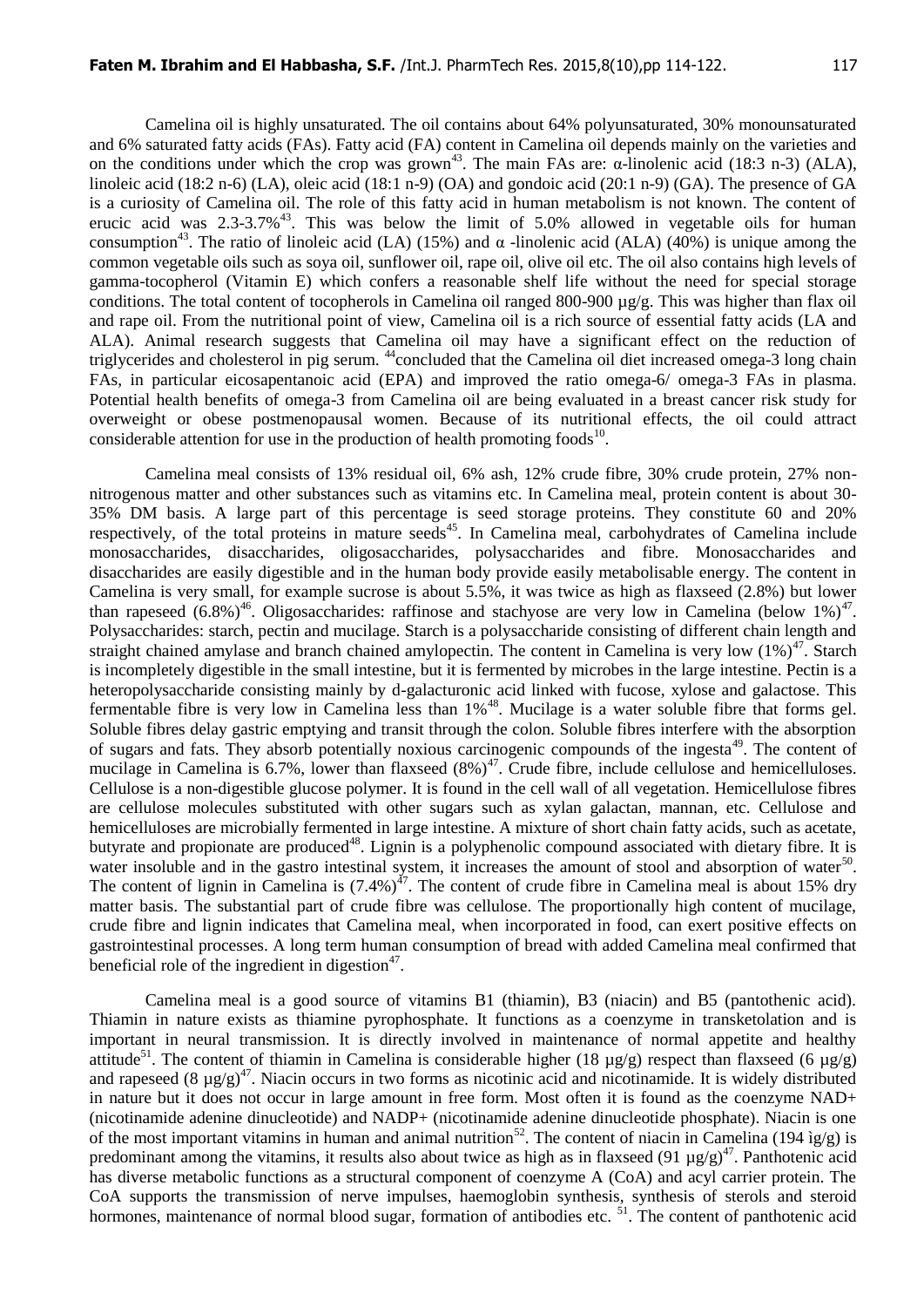is identical to flaxseed (11  $\mu$ g/g) and lower than rapeseed (16  $\mu$ g/g)<sup>47</sup>. Analyses of CS reveal a prevalently low content of macro-minerals. The highest content between 1.0-1.6 % is calcium, potassium, phosphorus<sup>47</sup>. Among micro-minerals, Camelina presents markedly high content of iron (329 µg/g), manganese (40 µg/g) and zinc (69  $\mu$ g/g)<sup>47</sup>. Camelina meal is characterized by the presence of minor substances that affect the value of this byproduct. Especially plant secondary metabolites such as glucosinolates (GSLs), sinapine, inositol phosphates and condensed tannins belong to widespread anti-nutritive compounds which are generally present in oilseeds. GSLs and sinapine have usually been associated with members of Brassicaceae whereas inositol phosphates and condensed tannins are more generally distributed in flora<sup>53</sup>.

#### **Health Promoting Application of Camelina Oil**

Human body cannot synthesize  $\alpha$  -linolenic acid (ALA) and its deficiency may result in clinical symptoms including neurological abnormalities and poor growth. Therefore, α -linolenic acid (ALA) should be included in the diet. α -linolenic acid (ALA) can be elongated to EPA (Eicosapentaenoic acid) and DHA (Docosahexaenoic acid), because their metabolic products have beneficial effects which help in preventing coronary heart disease, arrhythmias and thrombosis<sup>54</sup>. The consumption of Camelina oil can help to improve the general health of the population to the desired level<sup>55,56,57</sup>. Camelina oil is helpful in the regeneration of cells, skin elasticity and slenderness recovery<sup>58</sup>. The preventive and curative effects were ascribed primarily to a reinforced immunity of human organism. The immunity was apparently deriving from biochemical processes in which linoleic acid,  $\alpha$ -linolenic acid, tocopherols and phytosterols were involved<sup>59,60</sup>.

Both the linoleic acid and  $\alpha$  -linolenic acid are precursors for pure unsaturated fatty acids (PUFA) and are the substrates for important hormones with various functions in the human organism $61,62$ . Motivated by unique nutritional quality and beneficial properties of Camelina oil<sup>43</sup>, flax oil in the diet was replaced with camelina oil. The major ingredients (ca. 80 percent v/v fermented milk and 20 percent v/v camelina oil) were mixed to obtain emulsion. The fermented milk was a source of essential amino acids and microorganisms e.g. Lactobacillus acidophilus, with well known positive dietary effects. The oil provided linoleic acid,  $\alpha$ -linolenic acid, tocopherols, phenols, phytosterols, etc. During testing with adults, 8 table spoons of fermented milk and 2 table spoons of Camelina oil were used per serving. To improve the nutritional value and taste, oats flakes and seasonally available small fruits, minced fruits or vegetables, dry fruits, grape raisins, jam, sugar, etc., were mixed with the emulsion. The complex mixture was consumed with 2-3 slices of toast. The most convenient was the consumption of the diet at breakfast.

### **Cholesterol Reducing Effect of Camelina Oil**

The high contents of  $\alpha$  -linolenic acid (ALA), tocopherols and other antioxidants make Camelina oil nutritionally very attractive. Besides being a substrate in human metabolism, ALA is capable of improving the  $n-6/n-3$  fatty acid ratio in food<sup>63</sup>. A mixed fat product consisting of butter fat and Camelina oil (1: 1), was tested by mildly hypercholesterolemic subjects. The volunteers aged 25-75 years (14 males and 31 females) during 4 weeks consumed 50-60 g /d of the mixed fat. Their habitual diet was maintained, only fats (butter, margarine, oil) were substituted with the tested product. Blood analyses were performed during morning hours in the intervals of 2 weeks by using Reflotron Boehringer, Manheim. The initial mean content of total cholesterol in blood serum of the subjects was  $6.3 \pm 0.25$  mmol/L. After 2 weeks on the diet, the volunteers experienced a decreasing cholesterol level. At the end of the trial, their cholesterol in blood serum was reduced to  $5.8 \pm 0.23$ mmol/L. The cholesterol reducing effect was ascribed to Camelina oil. A similar cholesterol reducing effect of Camelina oil was achieved in a test with mildly and moderately hypercholesterolemic subjects. The volunteers consumed 33 mL Camelina oil per day during 6 weeks. Their total cholesterol in blood serum was reduced from 5.9 to 5.6 mmol/L and LDL (low density lipoprotein) decreased by 12.2 percent<sup>6</sup>. In another trial, volunteers during 4 weeks consumed 12 g/d  $\alpha$  -linolenic acid in the form of ground flax seed (50 g/d) or flax oil (20 g/d).

The content of long chain n-3 fatty acids and erythrocyte lipids in blood serum of the subjects increased significantly. Simultaneously was lowered serum total cholesterol by 9 percent and LDL (low density lipoprotein) cholesterol by 18 percent<sup>64</sup>. A provision of functional oil with flax oil reduced the total cholesterol by 12.5 percent and LDL (low density lipoprotein) by 13.9 percent<sup>60</sup>. Meanwhile, unusually high content of cholesterol in camelina oil, amounting to 188 mg/g, was reported<sup>65</sup>. <sup>6</sup>Karvonen HM et al determined cholesterol reducing effect of Camelina oil in a test with mildly and moderately hypercholesterolemic subjects. The volunteers consumed 33 mL Camelina oil per day during 6 weeks. Their total cholesterol in blood serum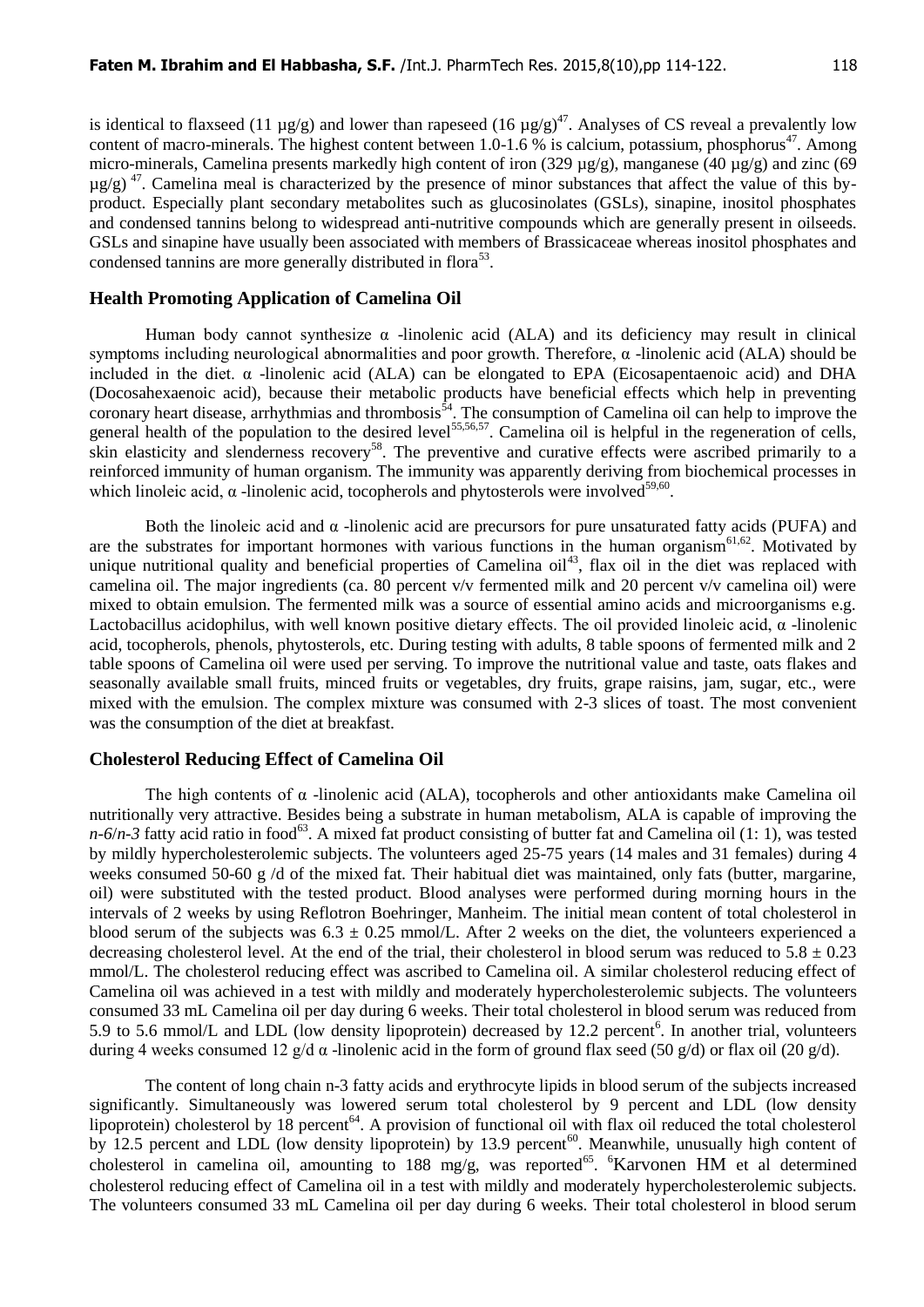was reduced from 5.9 to 5.6 m mol  $L^{-1}$  and LDL (low density lipoprotein) decreased by 12.2 percent. Experimental evidence, however, proves that Camelina oil possesses a cholesterol reducing property. Besides the effects of  $\alpha$  -linolenic acid and tocopherols also phytosterols were found effective in lowering cholesterol<sup>66</sup>. Preliminary unpublished experimental results indicate that the amount of cholesterol in blood serum is not proportional to the dietary intake. The major determinants of cholesterol level in blood serum are saturated fatty acids (C12:0 - C16:0). The development of atherosclerosis actually is deriving from the oxidation of LDL (low density lipoprotein)<sup>67</sup>.

### **Dietary Supplementation by Camelina Oil as a Source of α -linolenic Acid**

Dietary supplementation of α -linolenic acid in European countries, USA and Canada was estimated to be between 0.8 and 2.2 g/d per person<sup>68</sup>. The dietary provision of  $\alpha$  -linolenic acid was a subject of numerous investigations. Recommendations for dietary intake of α -linolenic acid, however, are somewhat inconsistent. A supplementation of ca. 2 g  $\alpha$  -linolenic acid (20 g rape oil) and 7-10 g linoleic acid for the daily intake by healthy persons was suggested. The conversion of  $\alpha$  -linolenic acid to EPA was found to be about (10 %)<sup>69</sup>. Other studies show that intake of 3.5  $g/d \alpha$  -linolenic acid increased the proportion of EPA (Eicosapentaenoic acid) but not DHA (Docosahexaenoic acid) in plasma phospholipids<sup>70</sup>. A supplementation of 4.5 and 9.5 g/d  $\alpha$  linolenic acid was used experimentally<sup>71</sup>. On the basis of studies with volunteers was proposed an intake of 12 g  $\alpha$  -linolenic acid, corresponding to 20 g flax oil per day<sup>64</sup>.

The exploitation of  $\alpha$  -linolenic acid as a substrate for EPA (Eicosapentaenoic acid) depends on the n-6/n-3 fatty acids ratio. The conversion of α -linolenic acid to EPA (Eicosapentaenoic acid) can be inhibited by the excess of linoleic acid. An appropriate supplementation of  $\alpha$ -linolenic is needed to ensure the conversion of α -linolenic acid to EPA (Eicosapentaenoic acid)62,72. An enrichment of food with α -linolenic acid appears extraordinary important for infants and children. Dietary  $\alpha$  -linolenic acid promotes a healthy growth as well as optimal neurological development<sup>73</sup>. The incorporation of Camelina oil in diet for children appears to be promising health promoting measure. Health promoting potential of Camelina oil has high contents of  $\alpha$  linolenic acid, tocopherols and other antioxidants make Camelina oil nutritionally very attractive. Besides being a substrate in human metabolism, α -linolenic acid is capable of improving the n-6/n-3 fatty acid ratio in food. Experimental documentation shows that linoleic acid and α -linolenic acid are in human metabolism convertible to pure unsaturated fatty acids (PUFA) through desaturation and chain elongation metabolic pathway<sup>63</sup>.

α -linolenic acid is a precursor for prostaglandins and other eicosanoids and hormones involved in wide range of body functions including the immune system<sup>61</sup>. Additional health effects may be ascribed to antioxidants and phytosterols in Camelina oil. Specific studies disclosed that phytosterols, incorporated in functional fat with flax oil, had beneficial effects on lipids and cholesterol in blood serum<sup>60</sup>. A dietary intake of 13.7 g/d α -linolenic acid from flax oil significantly increased the content of α -linolenic acid in blood serum. The concentration of α-linolenic acid increased approximately eightfold in the serum lipid fractions (phospholipids, cholesteryl esters and triglycerides) and 50 percent in the neutrophil phospholipids. The concentration of EPA (Eicosapentaenoic acid) in plasma phospholipids increased 2.5 fold. A supplementation of α -linolenic acid from vegetable oils can elevate EPA (Eicosapentaenoic acid) in tissues to concentrations comparable to those achieved with fish oil<sup>74</sup>. Another investigation shows a conversion of linoleic acid to n-6 metabolites ranging from 1.0 to 2.2 percent. The conversion of  $\alpha$  -linolenic acid to n-3 metabolites was 11.0 -18.5 percent and to DHA (Docosahexaenoic acid) it was 3.8 percent<sup>62</sup>. A significant increase of a-linolenic acid, EPA (Eicosapentaenoic acid) and DHA (Docosahexaenoic acid) in blood serum in a trial with volunteers was reported. At the same time, the saturated FA (C14:0, C15:0, and C16:0) decreased<sup>6</sup>. The trial demonstrated that a supplementation of Camelina oil had about the same effects as flax oil.

#### **References**

- 1. Putnam DH, Budin JT, Field LA, Breene WM (1993) Camelina: a promising low-input oilseed: In Janick, J. and Simon, J.E. eds. New crops. Wiley, New York, 1993; 314-322pp
- 2. Hunter, Joel and Greg Roth 2010. Camelina Production and Potential in Pennsylvania, Agronomy Facts 72. College of Agricultural Sciences, Crop and Soil Sciences, Pennsylvania State University
- 3. Ehrensing, Daryl T. and Stephen O. Guy. 2008. Camelina. Oregon State University Extension Service, EM 8953-E, January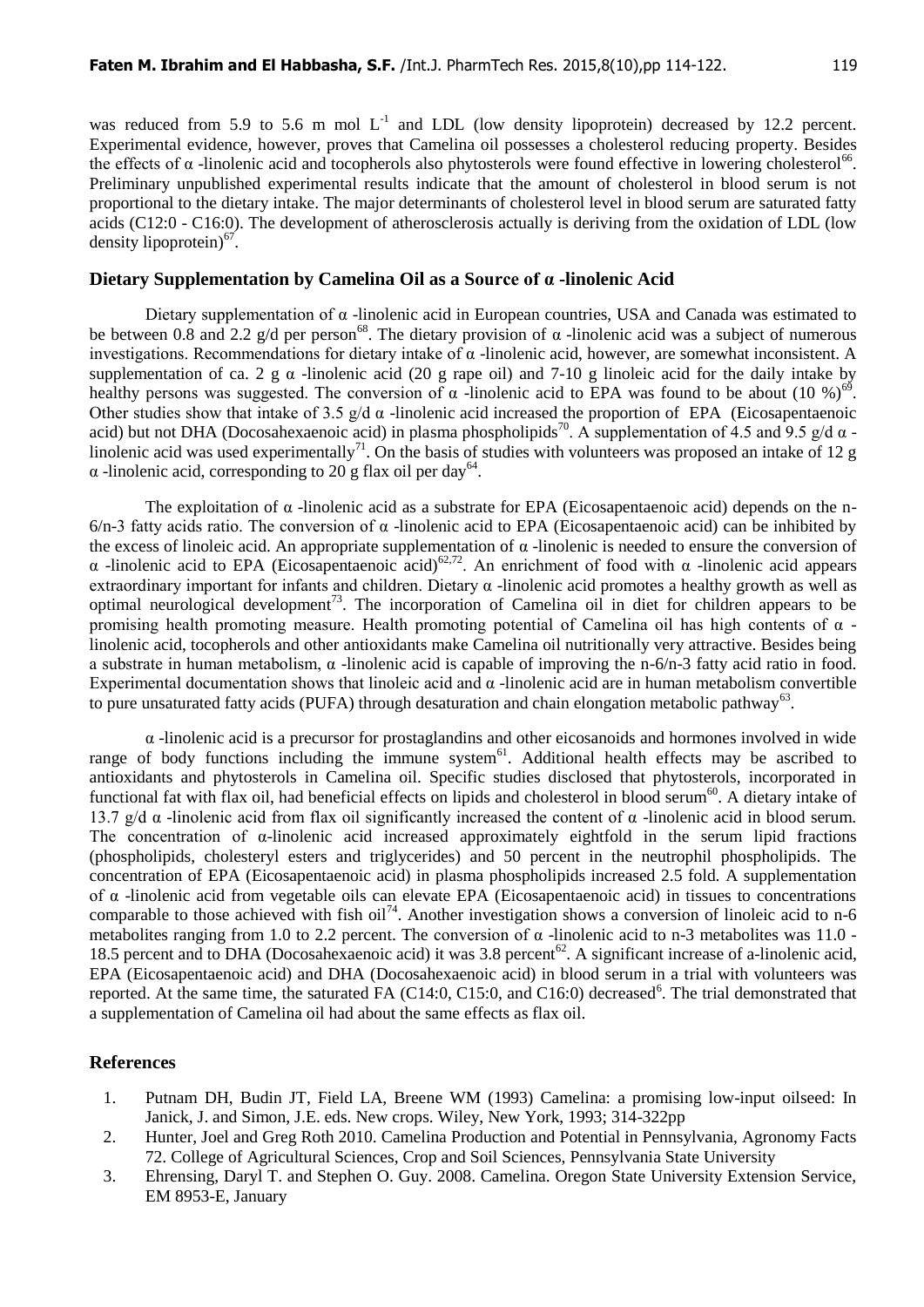- 4. Lovett, J.V., Jackson, H.F., 1980. Allelopathic activity of Camelina sativa (L.) Crantz inrelation to its phyllosphere bacteria. New Phytol. 86, 273-277
- 5. Zubr J, Matthaus B (2002) Effects of growth conditions on fatty acids and tocopherols in Camelina sativa oil. Ind Crops Prod 15:155-162
- 6. Karvonen HM, Aro A, Tapola NS, Salminen I, Uusitupa MIJ, Sarkkinen ES (2002) Effect of a linolenic acid-rich Camelina sativa oil on serum fatty acid composition and serum lipids in hypercholesterolemic subjects. Metab Clin Exp 51:253-1260
- 7. Bonjean A, Le Goffic F (1999) Camelina sativa (L.) Crantz: an opportunity for European agriculture and industry. Oleag Corps Gras Lipides 6: 28-34
- 8. Bernardo A, Howard-Hildige R, Connell A, Nichol R, Ryan J, Rice B, Roche E, Leahy JJ (2003) Camelina oil as a fuel for diesel transport engines. Ind Crops Prod 17:191-197
- 9. Ni Eidhin D, Burke J, Lynch B, O'Beirne D (2003b) Effects of dietary supplementation with camelina oil on porcine blood lipids. J Food Science 68:671–679
- 10. Abramovic H, Abram V (2005) Physiochemical properties, composition and oxidative stability of camelina sativa oil. Food Techonol Biotech 43:63-70
- 11. Vollmann J, Moritz T, Kargl C, Baumgartner S, Wagentristl H (2007) Agronomic evaluation of camelina genotypes selected for seed quality characteristics. Ind Crops Prod 26: 270-277
- 12. Seehuber R (1984) Genotypic variation for yield and quality traits in poppy and false flax. Fette Seifen Anstrichm 5:177-180
- 13. Budin JT, Breene WM, Putnam DH (1995) Some compositional properties of camelina (Camelina sativa (L.) Crantz) seeds and oils. J Am Oil Chem Soc 72: 309-315
- 14. Zubr J (1997) Oil-seed crop: Camelina sativa. Ind Crops Prod 6: 113-119
- 15. Gugel RK, Falk KC (2006) Agronomic and seed quality evaluation of Camelina sativa in western Canada. Can J Plant Sci 86: 1047-1058
- 16. Skjervold H (1993) Lifestyle Diseases and Human Diet. In: Abstracts to Minisymposium-Lifestyle Diseases and the Human Diet-A Chalenge to Future Food Production, National Institute of Animal Science Denmark, 16–19 August, Aarhus, Denmark
- 17. Hurtaud C, Peyraud JL (2007) Effects of feeding Camelina (seeds or meal) on milk fatty acid composition and butter spreadability. J Dairy Sci 90: 5134-5145
- 18. Pilgeram AL, Sands DC, Boss D, Dale N, Wichman D, Lamb P, Lu C, Barrows R, Kirkpatrick M, Thompson B, Johnson DL ( 2007) Camelina sativa, a Montana omega-3 and fuel crop. Pages in: Janick, J. and Whipkey, A. eds. Issues in new crops and new uses. ASHS Press, Alexandria, pp. 129-131
- 19. Moriel, P., Nayigihugu, V., Cappellozza, B.I., Gonçalves, E.P., Krall, J.M., Foulke, T., Cammack, K.M. &. Hess, B.W. 2011. Camelina meal and crude glycerin as feed supplements for developing replacement beef heifers. Journal of Animal Science, 89(12): 4314–4324
- 20. Halmemies-Beauchet-Filleau, A., Kokkonen, T., Lampi, A-M., Toivonen, V., Shingfield, K.J. & Vanhatalo, A. 2011. Effect of plant oils and Camelina expeller on milk fatty acid composition in lactating cows fed diets based on red clover silage. Journal of Dairy Science, 94:4413–4430
- 21. Pilgeram AL, Sands DC, Boss D, Dale N, Wichman D, Lamb P, Lu C, Barrows R, Kirkpatrick M, Thompson B, Johnson DL ( 2007) Camelina sativa, a Montana omega-3 and fuel crop. Pages in: Janick, J. and Whipkey, A. eds. Issues in new crops and new uses. ASHS Press, Alexandria, pp. 129-131
- 22. Aziza, A. E., Quezada, N. and Cherian, G. 2010. Feeding Camelina sativa meal to meat-type chickens: Effect on production performance and tissue fatty acid composition. J. Appl. Poult. Res. 19: 157–168
- 23. Bell, J. G., Pratoomyot, J., Strachan, F., Henderson, R. J., Fontanillas, R., Hebard, A., Guy, D. R., Hunter, D. and Tocher, D. R. 2010. Growth, flesh adiposity and fatty acid composition of Atlantic salmon (*Salmo salar*) families with contrasting flesh adiposity: Effects of replacement of dietary fish oil with vegetable oils. Aquaculture 306: 225–232
- 24. Ni Eidhin D, O' Beirne D (2010) Oxidative stability of camelina oil in salad dressings, mayonnaises and during frying. Int J Food Sci Technol 45: 444-452
- 25. Rode J (2002) Study of autochthon *Camelina sativa* (L.) Crantz in Slovenia. J Herbs Spices Med Plants 9: 313-318
- 26. Berti MT, Wilckens R, Fischer S (2011) Solis A and Jonson B, Seeding date influence on camelina seed yield, yield components and oil content in Chile Ind Crops Prod 34:1358-1365
- 27. McVay KA, Khan QA (2011) Camelina yield response to different plant populations under dryland conditions. Agron J 103(4): 1265-1269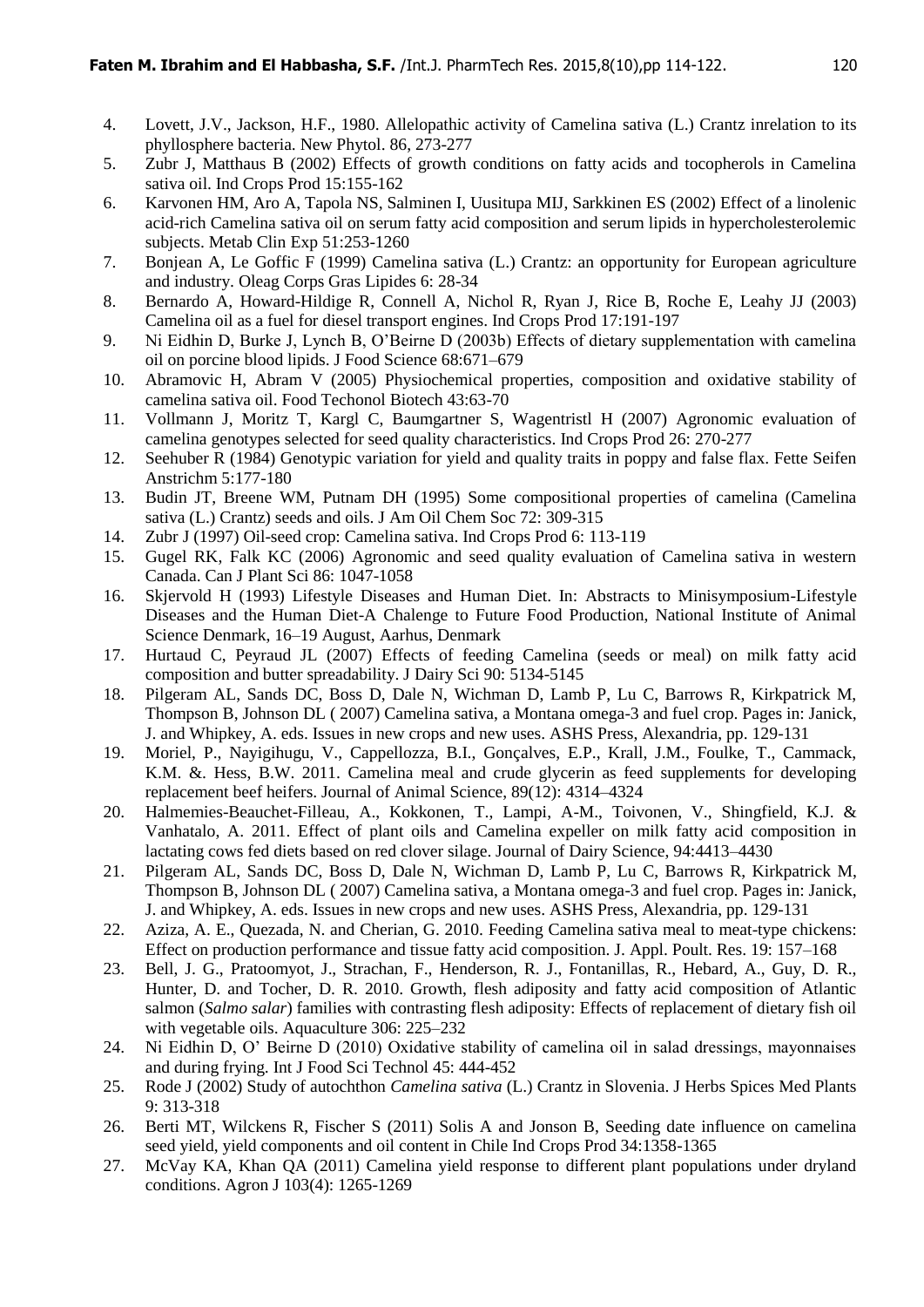- 28. McVay KA, Lamb PF (2008) Camelina production in Montana. Bull. MT200701AG.Montana State University
- 29. Urbaniak SD, Caldwell CD, Zheljazkov VD, Lada R, Luan L (2008) The effect of cultivar and applied nitrogen on the performance of *Camelina sativa* L. in the Maritime Provinces of Canada. Can J Plant Sci 88: 111-119
- 30. McVay, K. A. and Lamb P. F. 2007. Camelina production in Montana. Field Crops No. D-16. Montana State University Extension, Bozeman, MT, USA
- 31. Johnson, E. N., Falk, K., Klein-Gebbinck, H., Lewis, L., Malhi, S., Leach, D., Shirtliffe, S., Holm, F. A., Sapsford, K., Hall, L., Topinka, K., May, W., Nybo, B., Sluth, D., Gan, Y. and Phelps, S. 2011. Agronomy of Camelina sativa and Brassica carinata. Final Report
- 32. Johnson, E. N., Falk, K., Klein-Gebbinck, H., Lewis, L., Vera, C., Malhi, S., Shirtliffe, S., Gan, Y., Hall, L., Topinka, K., Nybo, B., Sluth, D., Bauche, C. and Phelps, S. 2008. Agronomy of Camelina sativa and Brassica carinata. 2008 Annual Report. Western Applied Research Corporation. [Online] Available: http://www.warc.ca/reports/Camelina\_and\_Carinata\_Annual\_Report\_2008\_57.pdf [9 Sept. 2009]
- 33. Shukla VKS, Dutta PC,Artz WE (2002) Camelina oil and its unusual cholesterol content. J Am Oil Chem Soc 79: 965-969
- 34. Grant DJ (2008) Response of Camelina to nitrogen , phosphorus and sulfur. Fertilizer facts. Montana State University, Ext. Service, Western Triangle Ag. Research Center, Conrad Grant DJ (2008) Response of Camelina to nitrogen , phosphorus and sulfur. Fertilizer facts. Montana State University, Ext. Service, Western Triangle Ag. Research Center, Conrad
- 35. Bugnarug C, Borcean I (2000) A study on the effect of fertilizers on the crop and oil content of Camelina sativa L. Lucr. Stiint. Agric. Univ Stiint Agron Med Vet Banat Timisoara 32: 541-544
- 36. Sipalova M, Losak, T, Hlusek J, Vollmann, J, Hudec J, Filipcik R, Macek M, Kracmar S (2011) Fatty acid composition of Camelina sativa as affected by combined nitrogen and sulphur fertilization. Afr J Agric Res 6: 3919-3923
- 37. Losak T., Vollmann J., Hlusek J., Peterka J., Filipcik R. and Praskova L. Influence of combined nitrogen and sulphur fertilization on false flax (Camelina sativa) yeld and quality. Acta Alimentaria (2011) 39: 431-444
- 38. Urbaniak S.D., Caldwell C.D., Zheljazkov V.D., Lada R. and Luan L. The effect of seeding rate, seeding date and seeder type on the performance of Camelina sativa L. in the Maritime Provinces of Canada. (2008) Canadian Journal of Plant Science 88: 501-508
- 39. Plessers AG, McGregor WG, Carson RB, Nakoneshny W (1962) Species trials with oilseed plants. II.Camelina. Can J Plant Sci 42:52-459
- 40. Marquard VR, Kuhlmann H (1986) Investigations of productive capacity and seed quality of linseed dodder (Camelina sativa Crtz.). Fette Seifen Anstrichm 88: 245-249
- 41. Merrien A, Chatenet F (1996) Cameline: comments'elabore le rendement? Oleoscope 35: 24-27
- 42. Gehringer A, Friedt W, Luhs W, Snowdon RJ (2006) Genetic mapping of agronomic traits in false flax (Camelina sativa subsp. sativa). Genome 49: 1555-1563
- 43. Zubr J (2009) Unique dietry oil from Camelina sativa seed, Agro food industry. Hi Tech 20: 42-46
- 44. Eidhin D.N., Burke J., Lynch B. and O'Beirne D. Effects of dietary supplementation with camelina oil on porcine blood lipids. Journal of Food Science (2003) 68 (2):671-679
- 45. Wanasundara J.P.D., Saskatoon C.A., and McIntosh T.C. Process of aqueous protein extraction from Brassicaceae oilseeds. Unites States Patent Application Publication (2010) US 2010/0249378
- 46. Knudsen K.E.B and Betty W.L. Determination of Oligosaccharides in Protein-Rich Feedstuffs by Gas-Liquid Chromatography and High-Performance Liquid Chromatography. Journal of Agricultural and Food Chemistry. (1991) 39: 689-694
- 47. Zubr J (2010) Carbohydrates, vitamins and minerals of Camelina sativa seed. Nutr Food Sci 40: 523- 531
- 48. Kitts D.D. Carbohydrates and mineral metabolism. Functional Food Carbohydrates.(2007) CRC Press Boca Raton FL 413-433
- 49. Berdanier C.D. Carbohydrates In Berdanier CD (Ed). Advanced Nutriton: Macronutrients. (2000) CRC Press Boca Raton FL pp 197-258
- 50. Slavin J. Dietary carbohydrates and risk of cancer. Functional Food Carbohydrates.(2007) CRC Press Boca Raton FL pp: 371-385